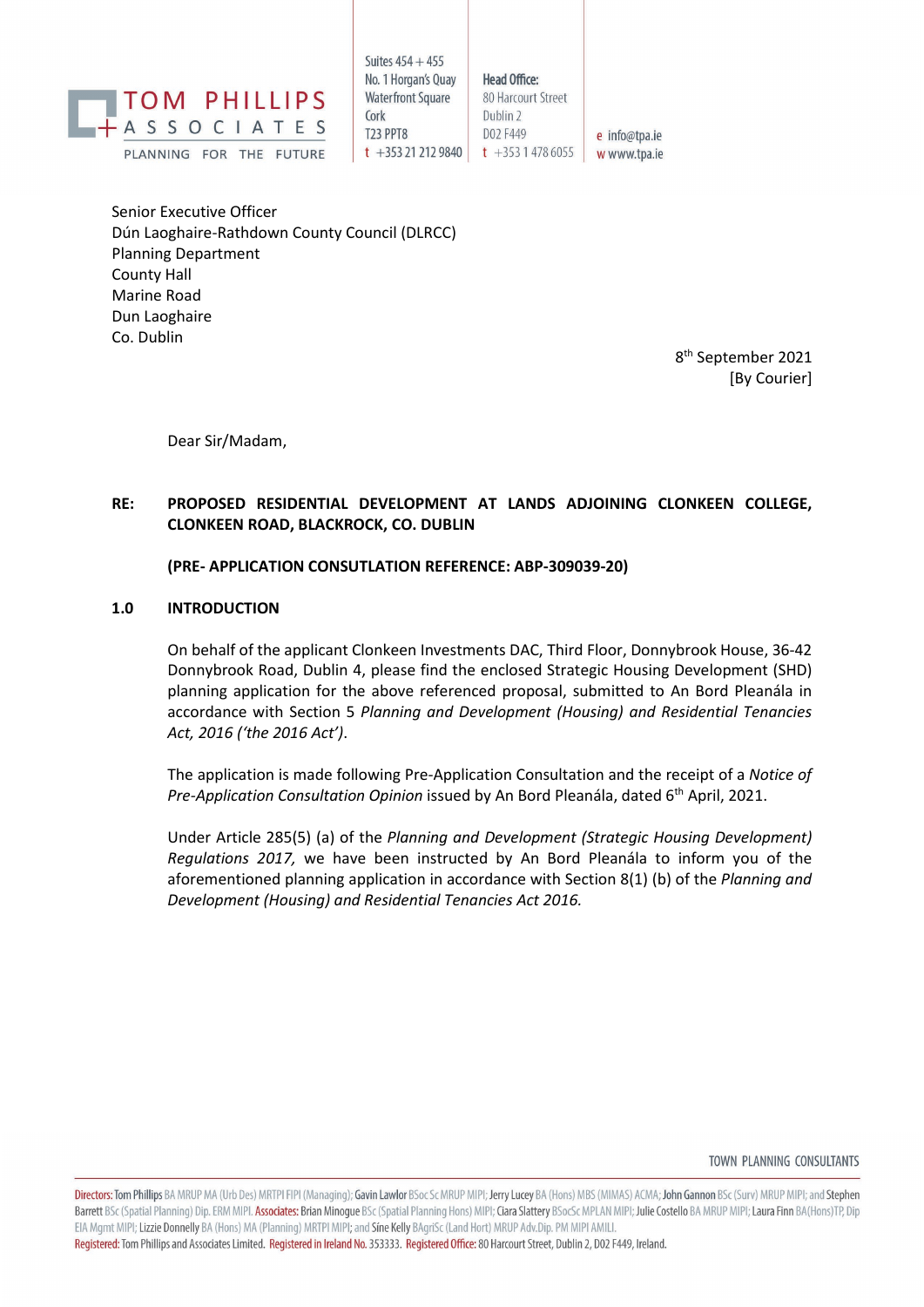

#### **2.0 SUMMARY OF DEVELOPMENT**

The development description is noted as follows in the statutory notices;

*"Clonkeen Investments DAC intend to apply to An Bord Pleanála (the Board) for permission for a Strategic Housing Development with a total application site area of c. 3.3 ha, on a site located at Lands Adjoining Clonkeen College, Clonkeen Road, Blackrock, Co. Dublin. The development, with a total gross floor area of c 33,851 sq m, will provide 299 no. residential units and a 1 no. storey 353 sq m childcare facility with dedicated play area 231 sq m. The development will consist of 18 no. ground floor 3 bedroom duplex apartments and 18 no. 2 bedroom apartments above and 12 no. ground floor 2 bedroom apartments with 12 no. 3 bedroom duplex apartments above. The 60 no. duplex units are arranged in 6 no. three storey blocks.* 

*The development will also consist of 239 no. apartment units (111 no. 1 bedroom apartments, 120 no. 2 bedroom apartments and 8 no. 3 bed apartments) arranged in 4 no. 6 storey blocks over 1 no. storey basement; public open space, communal open space and private open space (including all balconies, terraces and individual unit gardens at all levels); 614 sq m communal resident facilities including concierge and welcome area (195 sq m), residents' flexible work facility (219 sq m), residents' lounge (100 sq m) and residents' gym area (100 sq m).*

*The development will also provide for the demolition of the 2 no. storey office building ('St. Helen's', Meadow Vale - 470 sq m) to facilitate new vehicular, pedestrian and cyclist access to the site, to the north of the proposed development via Meadow Vale.*

*The development will also include the provision of 2 no. designated play areas; internal roads and pathways; bin stores; 248 no. car parking spaces, including 167 no. at basement level and 2 no. shared vehicle (GoCar) spaces, 388 no. bicycle parking spaces, and 10 no. motorcycle parking spaces at basement and surface level; hard and soft landscaping; plant; boundary treatments including the repair and replacement of some existing boundary treatments; the provision of new surface water and foul drainage pipes and any required pipe diversion works or build over works; internal foul pumping station; a new internal access road and paths; changes in level; services provision and related pipework, ducting and cabling; electric vehicle charging points; 4 no. stormwater attenuation tanks; 1 no. ESB substation; photovoltaic panels; SUDS including green roof provision; signage; provision for future pedestrian access to Monaloe Park to the east of the development, including the provision of a pedestrian bridge, extending over the drainage ditch; public lighting and all site development and excavation works above and below ground."*

Further information on the proposed development is outlined in detail in the accompanying documentation.